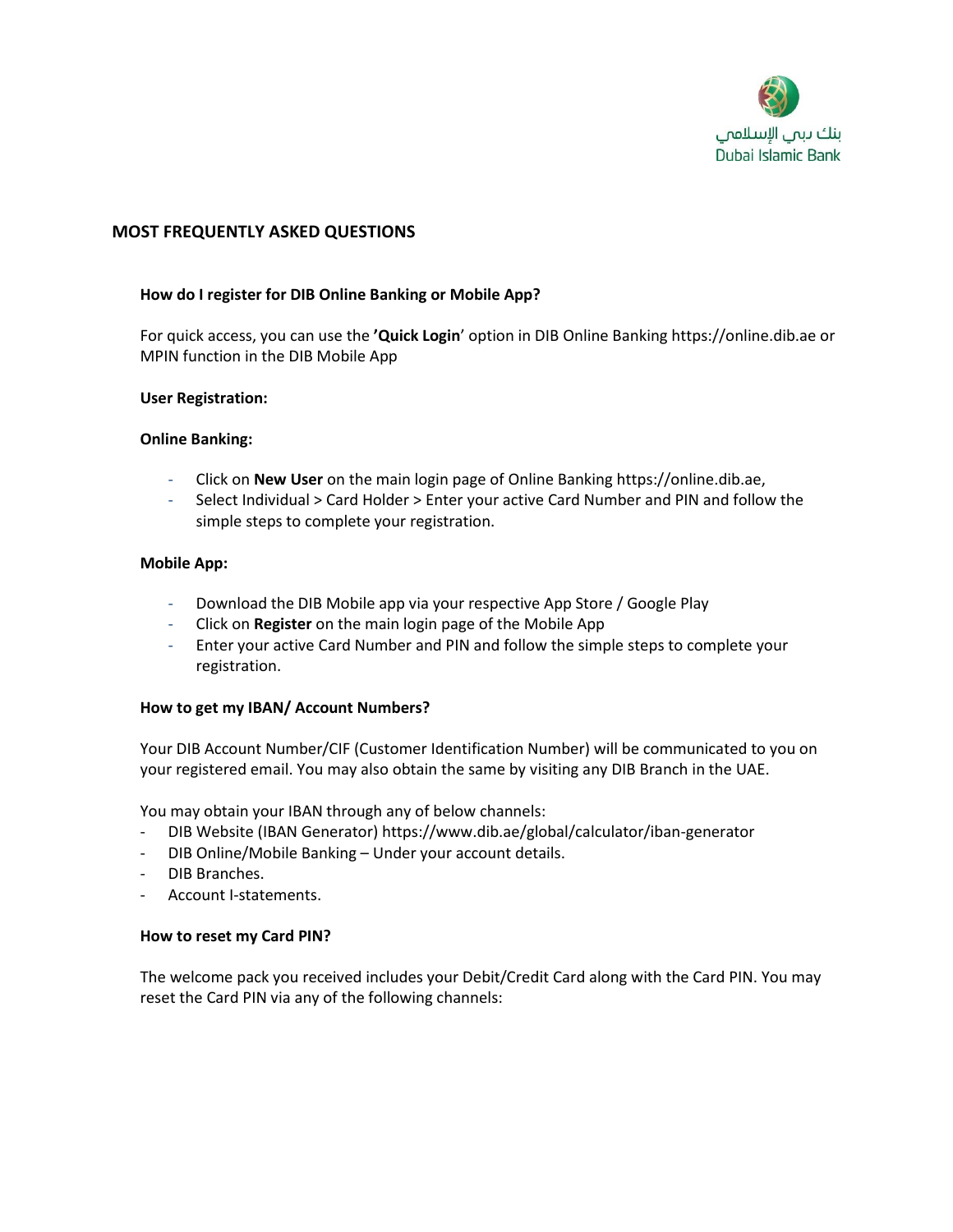

## **Al Islami Phone Banking**

- Call DIB Al Islami Phone Banking on +971 4 609 2222 and select the language of your choice
- Select the related menu by pressing "\*"
- Choose option 3 followed by 1 to reach "Card Activation and PIN Creation" menu
- Enter your 16 digit Debit /Credit Card Number along with Card expiry date (MM/YYYY). DIB will send OTP to your registered mobile number.
- Enter OTP received on your registered mobile number
- Enter 4 digit Debit / Credit Card PIN of your choice and confirm card PIN.

## **Al Islami Online Banking:**

- Login to Al Islami Online Banking
- Select Menu **D** Cards **D** Change Card PIN or Reset Card PIN

## **To Change Card PIN:**

- Enter Old Card PIN & Enter the desired new Card PIN Select "Confirm"

## **To Reset Card PIN:**

- Select a 4-digit Number of your choice as Card PIN and confirm new Card PIN.
- Enter OTP received on your registered mobile number

DIB will send OTP to your registered mobile number.

### **DIB Mobile App:**

- Login to DIB Mobile App
- Select your Debit /Credit Card
- Click on Reset PIN
- Enter the desired new Card PIN
- Enter OTP received on your registered mobile number

DIB will send OTP to your registered mobile number.

### **How to create/reset a TPIN to access Phone Banking Services?**

Please ensure you have your active DIB Debit/Credit Card along with Card PIN.